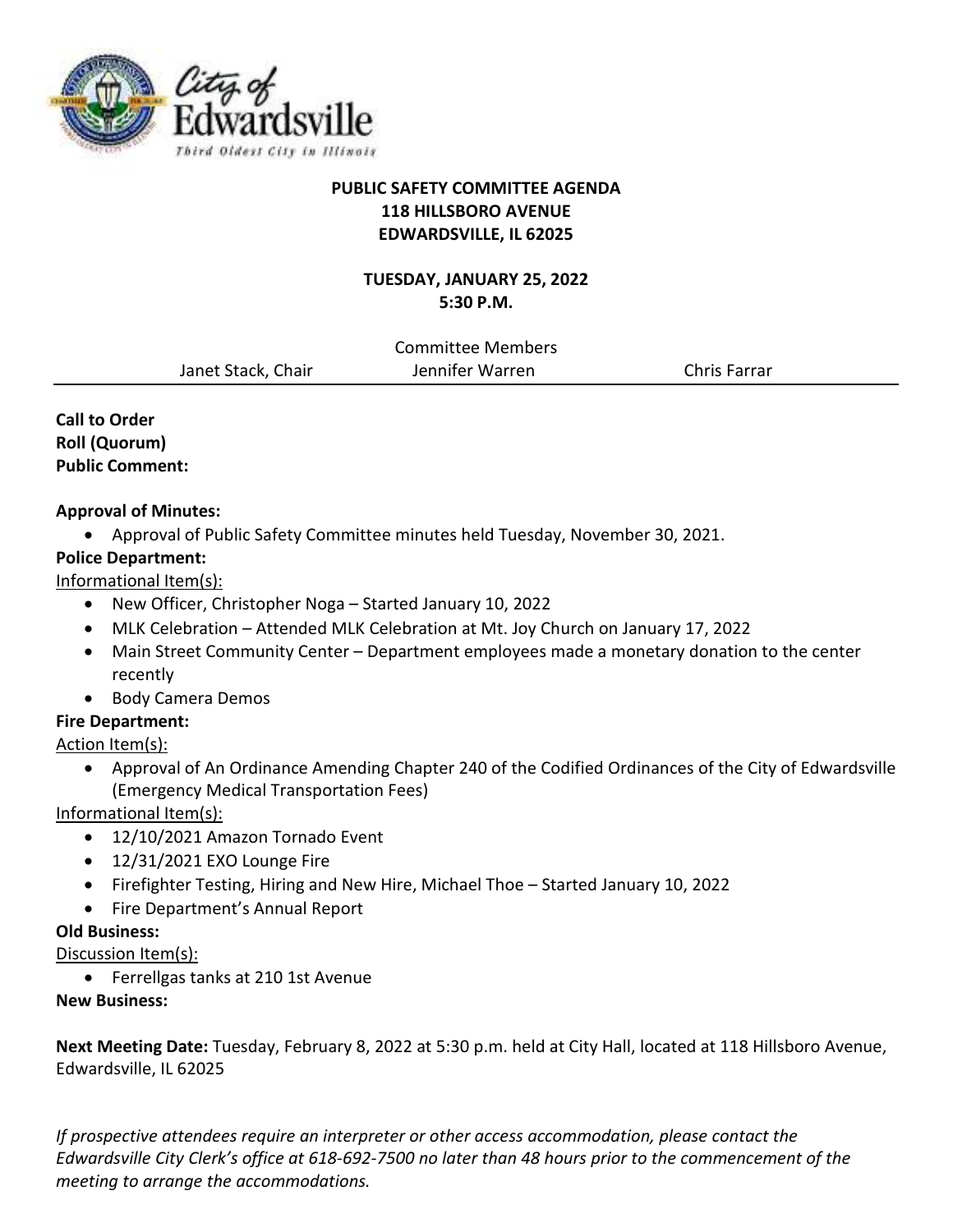# **Public Safety Committee Meeting Minutes November 30, 2021**

| <b>Members Present:</b> | Alderwoman Janet Stack<br>Alderman Chris Farrar<br>Alderwoman Jennifer Warren                                                                                                                                        |
|-------------------------|----------------------------------------------------------------------------------------------------------------------------------------------------------------------------------------------------------------------|
| Other Present:          | James Whiteford, Fire Chief<br>Mike Fillback, Director of Police Department<br>Kevin Head, City Administrator<br>Anna Roseman, Fire Department<br>Amanda Davis, SIUE Student<br><b>Tiffany Francis, SIUE Student</b> |

The Edwardsville Public Safety Committee meeting was called to order by Alderwoman Janet Stack at 5:30 p.m. in the Governor Edwards Conference Room, 118 Hillsboro Avenue, with a quorum present: Alderwoman Janet Stack, Alderman Chris Farrar and Alderwoman Jennifer Warren.

#### **Public Comment:** None

#### **Approval of Minutes:**

 Motion by Alderwoman Stack, second by Alderwoman Warren to approve minutes from the Public Safety Committee meeting held Tuesday, October 26, 2021. Motion carried with Stack, Farrar and Warren voting aye.

## **Police Department:**

## Informational Item(s):

*Personnel Update* 

The three (3) new police officers are in the academy and will graduate on Friday, December 3, 2021. They will be sworn in at the next Council meeting.

 *Holiday Shopping Safety Tips*  During this holiday season, be careful, look around, and store your valuables and purchases. For online shopping beware of scams and the information you give. Safety Tips are on the Edwardsville Police Department's Facebook page.

## **Fire Department:**

## Action Item(s):

 *A Resolution Approving an Amended Intergovernmental Cooperation Agreement with the Glen Carbon Fire Protection District for Automatic Mutual Aid*  The Public Safety Committee passed the original mutual aid agreement with Glen Carbon Fire Protection District on August 10, 2021. This amendment includes four (4) additional sections detailing rights and responsibilities of the parties involved that were unintentionally omitted from the original agreement.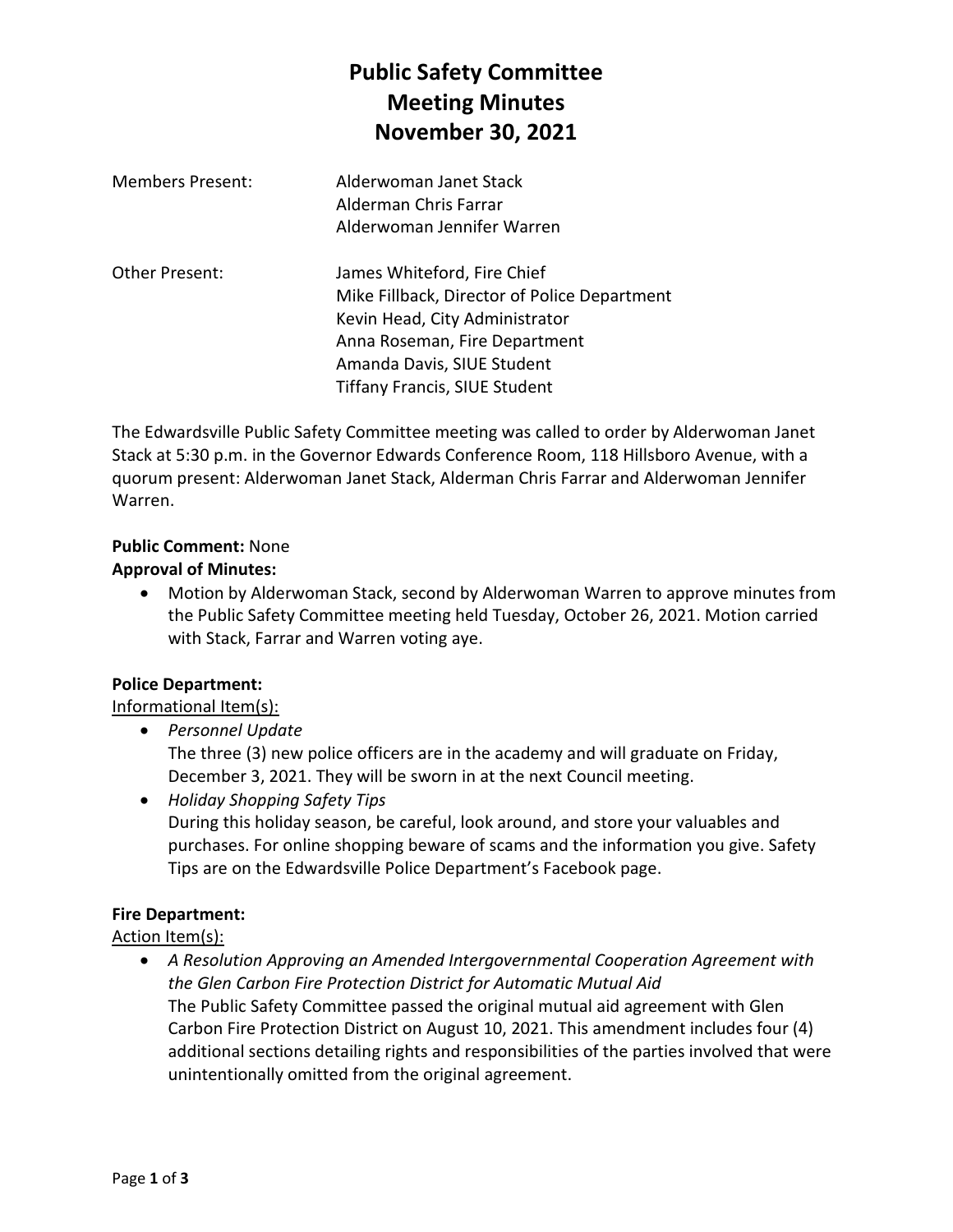Motion by Alderwoman Stack, second by Alderman Farrar for a Resolution Approving an Amended Intergovernmental Cooperation Agreement with the Glen Carbon Fire Protection District for Automatic Mutual Aid. Motion carried with Stack, Farrar and Warren voting aye.

 *Resolution Approving a Memorandum of Understanding for the 2021 Regional Assistance to Firefighters Grant (AFG)* 

EFD has partnered with the following agencies for a regional FEMA Assistance To Firefighters Grant: East Alton Fire Department, Long Lake Fire Department, Mitchell Fire Protection District, Rosewood Heights Fire Protection District and Wood River Fire Department. The Federal Emergency Management Agency (FEMA) requirement for an AFG regional grant is to have a Memorandum of Understanding (MOU) explaining the responsibilities of all the parties. This resolution is to agree to enter into a MOU with the five (5) other fire departments for the purpose of applying for the regional AFG.

Motion by Alderwoman Stack, second by Alderwoman Warren for a Resolution Approving a Memorandum of Understanding for the 2021 Regional Assistance to Firefighters Grant. Motion carried with Stack, Farrar and Warren voting aye.

 *Resolution authorizing budgeting for cost share of 2021 FEMA Assistance To Firefighters grant* 

This resolution is to approve fiscal year 22-23 budgeting for cost sharing on a grant to replace thirty-two (32) self-contained breathing apparatus (SCBA). The Assistance to Fire Fighters Grant (AFG) provides financial assistance for safety equipment for fire departments. This is a cost share grant; the federal government will pay 90% and the local will pay 10%. The estimated local cost share is \$33,300.00. This resolution allows EFD to have the money available if the grant is awarded.

Motion by Alderwoman Stack, second by Alderman Farrar for a Resolution Authorizing Budgeting for Cost Share of 2021 FEMA Assistance to Firefighters Grant not to exceed the cost of \$33,300.00. Motion carried with Stack, Farrar and Warren voting aye.

## **Old Business:**

#### **New Business:**

Discussion Item(s):

- *Stop signs at Lindley Avenue and Chapman Street*  A constituent had inquired about a stop sign at Lindley Avenue and Chapman Street. There has been only one (1) vehicle/pedestrian incident reported in the last five (5) years. The Public Safety Committee can reevaluate after construction is completed to see if the site line improves.
- *Discussion about lowing the speed on Interstate 55 south bound prior to Illinois Route 143*

Illinois of Department of Transportation (IDOT) controls the speed on Interstate 55. With the increase of usage and population growth, it was suggested to send a letter to IDOT to reduce the speed limit *on Interstate 55 south bound prior to Illinois Route 143.*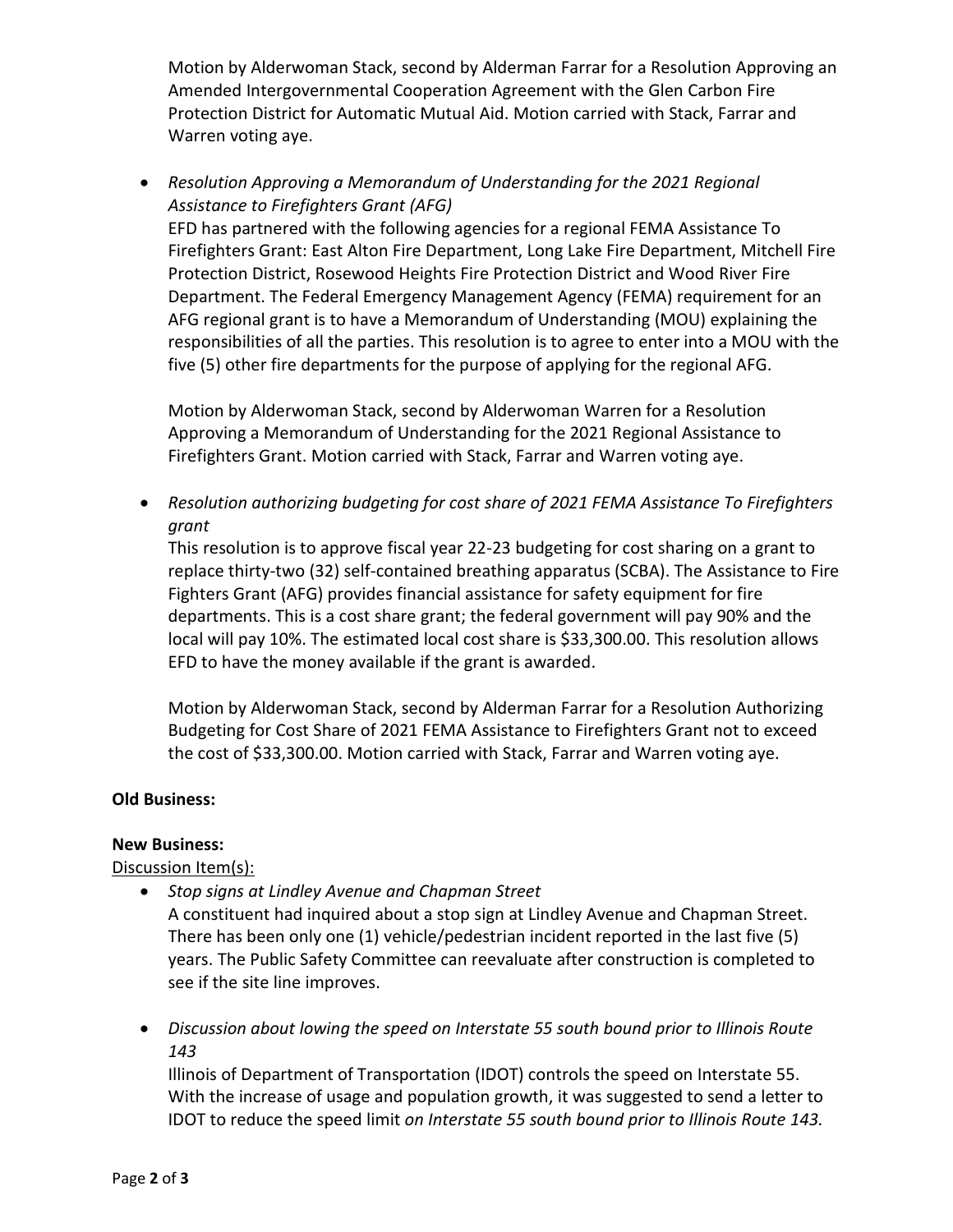*Review data from Police and Fire of any issues that may warrant further investigation* Fire Chief Whiteford reviewed the annual fire data and has not identified any patterns of concern such as arsons, or specific types of structures catching fire. However, EMS calls are up 5% over last year. A further projected increase is expected due to new construction in town such as the BJC Children's Clinic. Next year's projected increase is as high as 8% over this year.

Police Chief Fillback stated that the growth of Edwardsville; residence, shopping, the warehouses, Plummer Family Park and now the new ice rink demands a lot of manpower.

The next regular scheduled meeting of the Public Safety Committee is Tuesday, December 14, 2021, at 5:30 p.m. at City Hall.

Motion to adjourn by Alderwoman Stack, second by Alderman Farrar. With no further business at hand the meeting was adjourned at 6:00 p.m. Motion carried with Stack, Farrar and Warren voting aye.

Janet Stack, Chair

Minutes prepared by: Anna Roseman, Fire Department

Approved Signature: /s/ Janet Stack, by staff liaison

\_\_\_\_\_\_\_\_\_\_\_\_\_\_\_\_\_\_\_\_\_\_\_\_\_\_\_\_\_\_\_\_\_\_\_

Approved Date: \_\_\_\_\_\_\_\_\_\_\_\_\_\_\_\_\_\_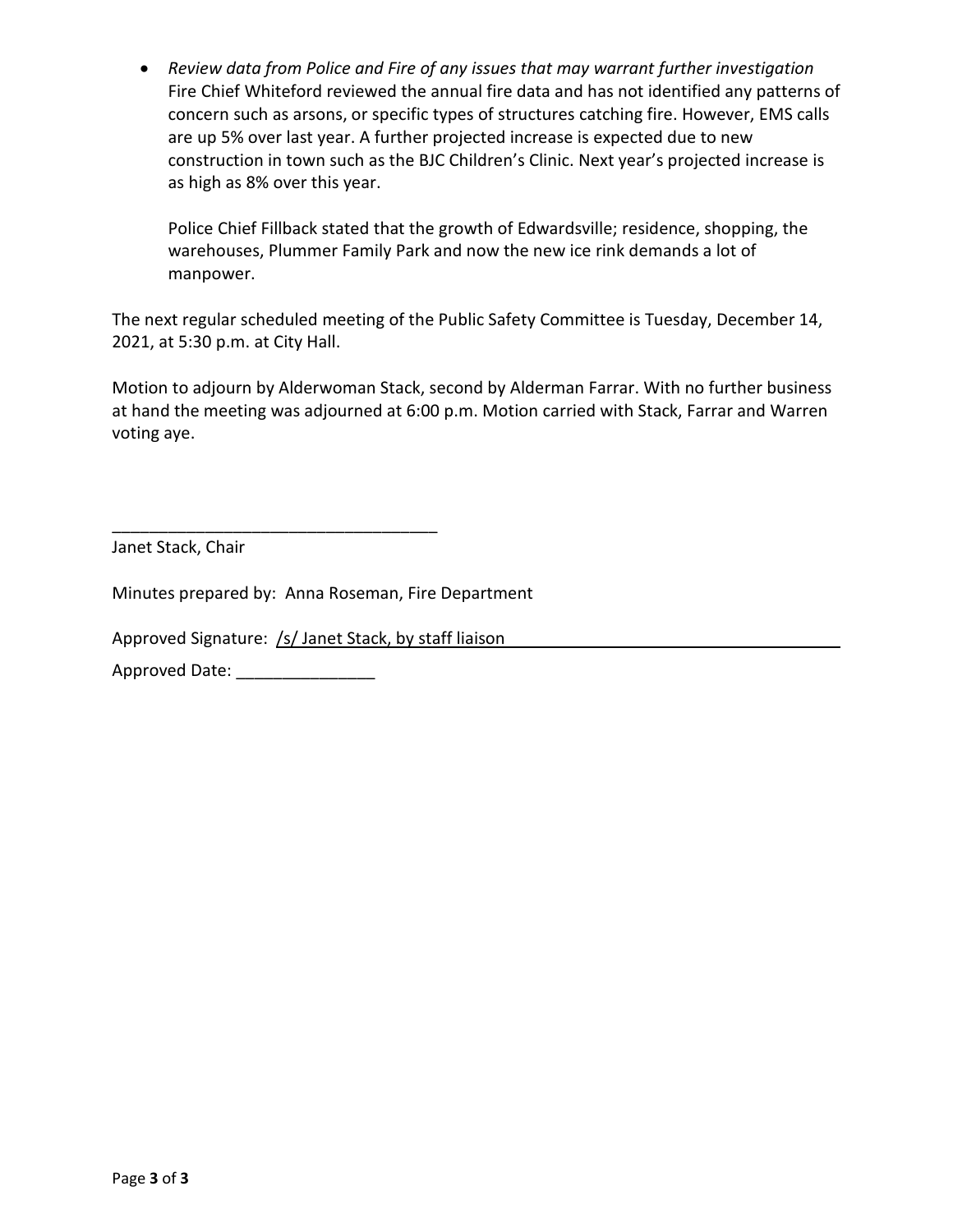

## **ORIGIN: Fire Department**

#### **SUMMARY:**

AMENDING CHAPTER 240 OF THE CODIFIED ORDINANCES OF EDWARDSVILLE (AMBULANCE FEES) (CITY CLERK/COLLECTOR DEPARTMENT)

**ACTION ITEM TITLE:** AN ORDINANCE

**Chapter 240 of the Codified Ordinances of the City of Edwardsville establish fees for ambulance service. The proposed amendment incrementally raises those fees in each of six categories for levels of service. Additionally, it provides for an annual adjustment in fees based on the Ambulance Inflation Factor as determined by Department of Health & Human Services (DHHS), Centers for Medicare & Medicaid Services (CMS).** 

**DATE: February 1, 2022** 

## **RATIONALE:**

**Historically, ambulance fees have been addressed every 3-5 years to adjust for increased costs and rates that can be reasonably collected from Medicare, Medicaid and private pay/insurance. The rates were last adjusted by Edwardsville ordinance in 2019. The cost of running the ambulance service has increased since that time making an increase in fees appropriate. Proposed fees are based on the average cost-per-run of operating the ambulance service, and adjusted for resident and non-resident pricing in each of the service levels. Additionally, an annual multiplier has been added to reduce the need for regular adjustments to the Ordinance in the future. Each year on January 1, a new fee schedule will be created. This will be accomplished by multiplying the current ambulance prices by the Ambulance Inflation Factor, which is determined by Department of Health & Human Services (DHHS), Centers for Medicare & Medicaid Services (CMS). Then, in order to streamline billing, each of the fees will be rounded to the nearest ten dollar (\$10) amount, resulting in the new fee schedule.** 

**COMPLIANCE WITH COMPREHENSIVE PLAN OR OTHER PLAN:**

**SUGGESTED COUNCIL ACTION:**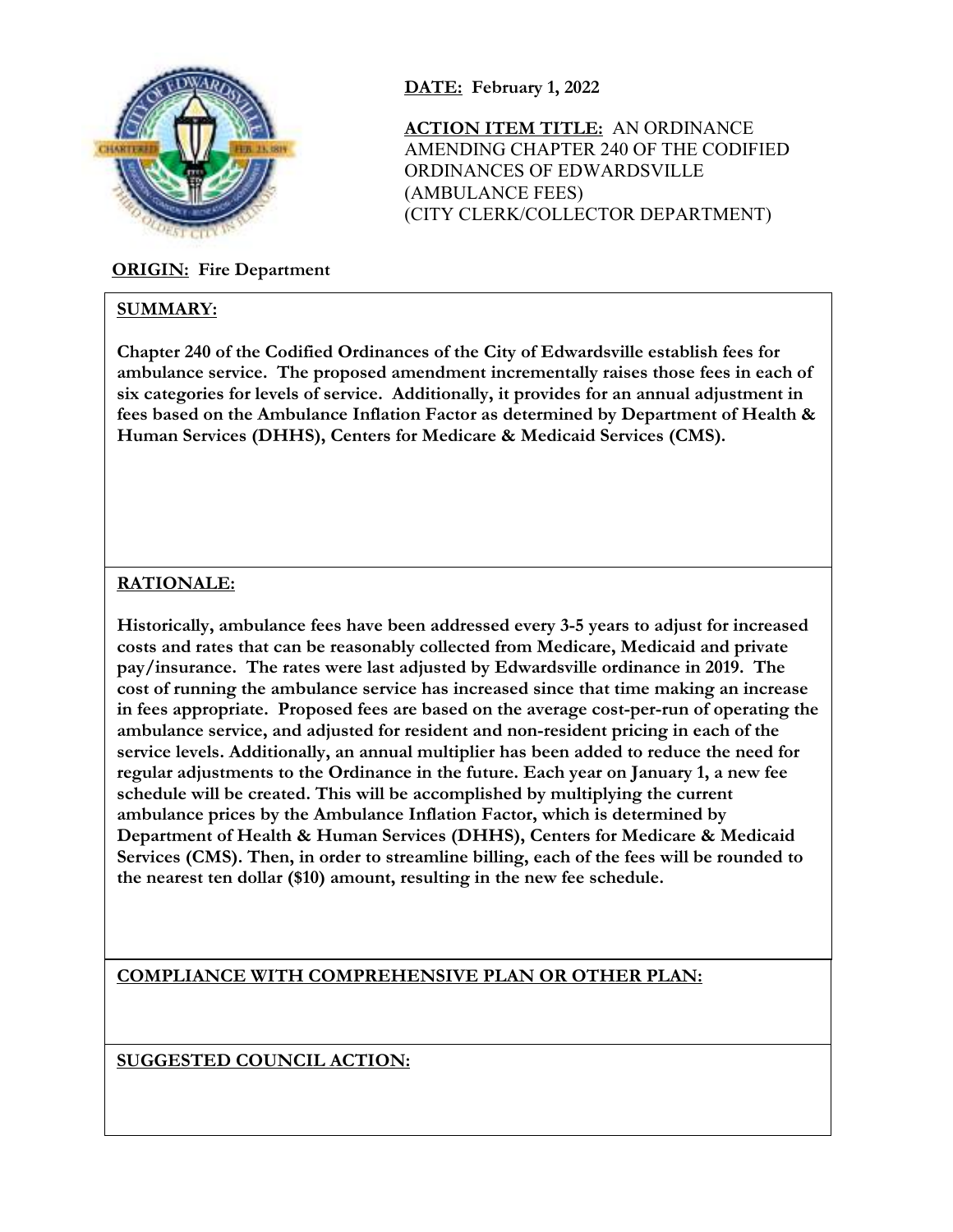**Ordinance No.\_\_\_\_\_\_\_\_\_\_\_\_\_\_** 

## **An Ordinance Amending Chapter 240 of the Codified Ordinances Of the City of Edwardsville (Emergency Medical Transportation Fees)**

**Whereas,** the Corporate Authorities have previously adopted ordinances establishing the fees for Emergency Medical Transportation services involving basic or advanced life support: and,

**Whereas,** the City Council has determined it to be in the best interests of the community to amend Section 240.11 c) of the Codified Ordinances of the City of Edwardsville – Emergency Medical Transportation Fees in order to maintain the level of services and cover the increased costs of providing the emergency medical services to the community and surrounding areas.

**Now, Therefore, Be It Ordained,** by the City Council of the City of Edwardsville, Madison County, Illinois, as follows:

**Section 1: Recitals.** The fact and statements contained in the preamble to this Ordinance are found to be true and correct and are hereby adopted as part of this Ordinance.

**Section 2: Amendment.** The Codified Ordinances of the City of Edwardsville, Chapter 240, Section 240.11 c) – Edwardsville Ambulance Service is amended in its entirety as follows:

## **240.11 Edwardsville Ambulance Service:**

## **c) Emergency Medical Transportation Fees:**

Whenever a response is made, there shall be paid by the victim, the victim's parent, child guardian, or agent, to the City Clerk for deposit to the City Treasury, a sum as follows: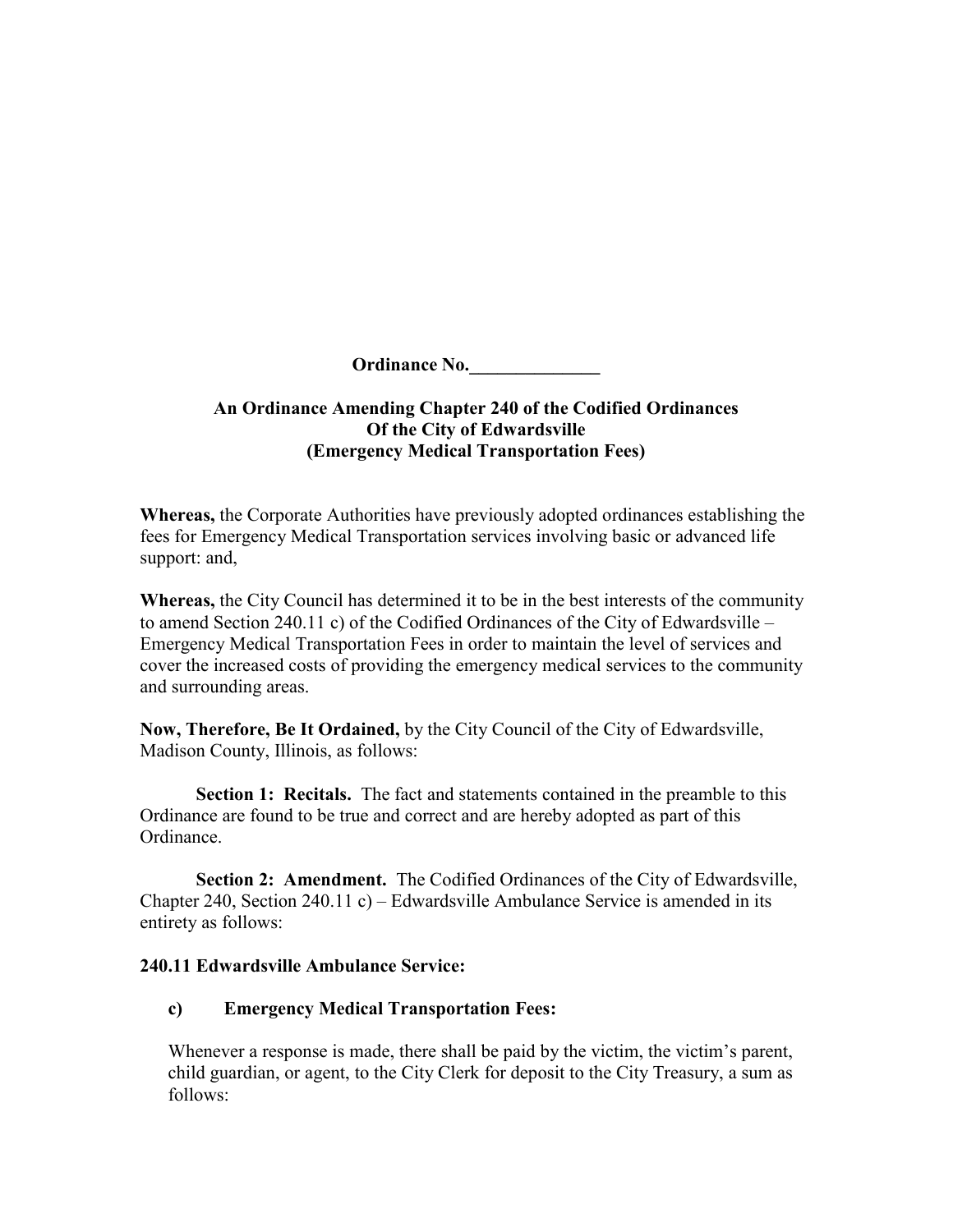- 1) The fee for transporting a City resident to or from any location which requires use of Basic Life Support (BLS) services shall be seven hundred dollars **(\$700)**.
- 2) The fee for transporting a City resident to or from any location which requires use of the Advanced Life Support (ALS) service shall be on thousand dollars **(\$1000.00)**.
- 3) The fee for transporting a non-City resident to or from any location which requires use of Basic Life Support (BLS) services shall be nine hundred dollars **(\$900.00)**.
- 4) The fee for transporting a non-City resident to or from any location which requires use of the Advanced Life Support (ALS) services, shall be twelve hundred forty dollars **(\$1240.00)**.
- 5) The fee for transporting a City resident to or from any locations which requires the use of the Advanced Life Support (ALS) Level 2 services, shall be eleven hundred dollars **(\$1100.00)**.
- 6) The fee for transporting a non-City resident to or from any locations which requires the use of the Advanced Life Support (ALS) Level 2 services, shall be one thousand three hundred forty dollars **(\$1340.00)**.
- 7) The loaded mileage rate will be fifteen dollars **(\$15.00)** per mile.
- 8) The fee for examination and/or treatment of each person who refuses or is not in need of transportation for further treatment shall be one hundred fifty dollars **(\$150.00)**.
- 9) A delayed payment charge, equal to 1.5 percent of the total charges stated on the bill for services rendered or five dollars (\$5.00), whichever is greater, shall be added to all bills not paid on or before the  $31<sup>st</sup>$  consecutive calendar day beginning with the day of billing.
- 10) Ambulance fees will be adjusted on January 1, of each year by multiplying current ambulance fees by the Ambulance Inflation Factor as determined by Department of Health & Human Services (DHHS), Centers for Medicare & Medicaid Services (CMS) and then rounding each fee to the nearest ten dollar (\$10) amount.

**Section 3: Severability.** Each section and each part of each section of this Codified Ordinance is hereby declared to be an independent section or part of a section, and if any such section or part of a section, or any provision thereof is held to be invalid, the remaining sections or parts of sections shall not be affected thereby.

**Section 4:** This Ordinance shall be in full force and effect ten (10) days from and after its passage, approval and publication as provided by law.